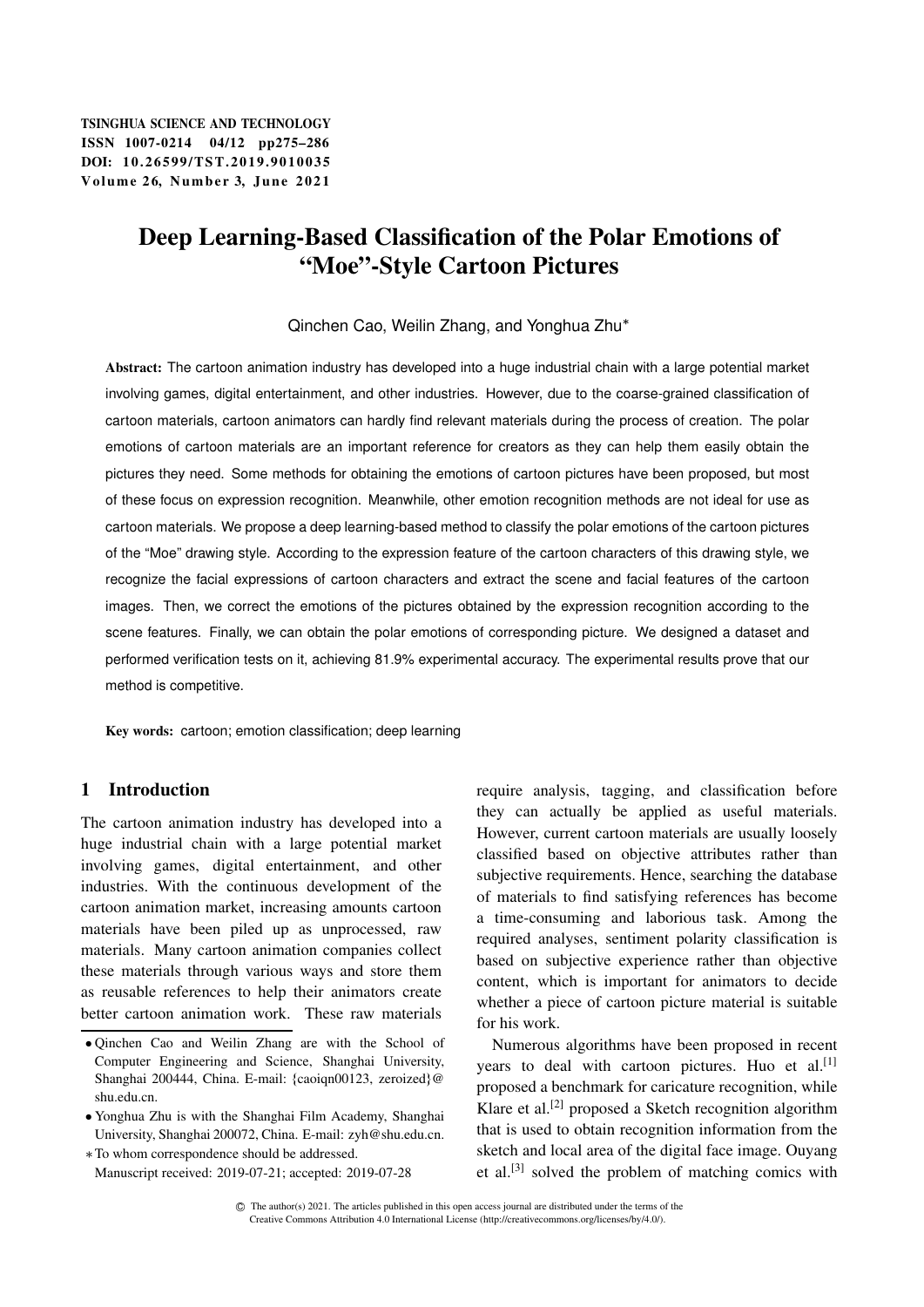photos by defining a set of qualitative facial features for comics and photos. Most of these methods focus on the classification, labeling, or expression recognition of cartoon materials. In comparison, only a few studies have been published on emotion recognition for cartoon materials. As the sentiment analysis of cartoon materials helps speed up the cartoon enterprise's screening process of material to a certain extent, we designed a polar emotion classification algorithm that is suitable for part of the cartoon materials based on the unique characteristics of such materials.

Owing to the richness of Japanese cartoon materials, we choose Japanese-style cartoon pictures as our research object, that is, "Moe"-style cartoon pictures. In our polar sentiment classification algorithm, we consider two main issues: facial feature extraction and scene feature extraction. Based on the characteristics of the Moe drawing style according to the related knowledge of existing comics and cartoons, our algorithm models the face of the Moe-style cartoon character, uses five feature points to express the positions of the facial features in a simple way, and designs the algorithm model for the five senses. We can obtain the emotional nuances of cartoon faces by feature matching. Second, the scene of cartoon pictures is also used as the basis of sentiment analysis. Finally, we obtain the polar emotions of cartoon pictures based on the results of expression and scene analyses.

# 2 Related Work

With the development of deep learning, it has been applied in various fields of computer vision and emotion classification. Image emotion classification methods can be roughly divided into three types based on emotion detection, visual emotion ontology, and deep learning.

The method of emotion detection is the first to learn from the method of emotional semantic image retrieval, which uses the low-level features of an image to detect the emotions contained therein. Siersdorfer et al.<sup>[4]</sup> were the first to conduct image sentiment classification. The text first divides the image into 16 blocks and extracts the corresponding color histograms for 16 blocks. The color features of the full image contain certain positional information, and the differential Gaussian pyramid is used to extract the sharp points in each image. Then, we extract the Scale-Invariant Feature Transform (SIFT) features in the region, so that the color features and SIFT features together form the

#### 276 *Tsinghua Science and Technology, June* 2021, 26(3): 275–286

characteristics of the image. The text metadata carried by the image are also used in the text and SentiWordNet is used to positively and negatively score the text information. Finally, the Support Vector Machine (SVM) and naive Bayesian methods are used to classify all the above features. Li et al.<sup>[5]</sup> combined the global features of the image with the local features, using the color, texture, and SIFT features of the image as the global features of that image. For local features, the image segmentation algorithm is first used to segment the image; then, for each segment after segmentation, color features, color emotion features, and texture features are used as the local emotional features of the image. Finally, after the global feature is subjected to principal component analysis dimension reduction, the sparse coding technique is used to establish the relationship between the global and local features. Finally, the emotion classification is performed.

Due to the use of low-level emotional features, many processes are required to extract the emotional features of the image, which makes the process time-consuming and unable to satisfy the emotional classification of large-scale image data. Thus, people have attempted to use the medium features of the image to conduct the classification. Borth et al.<sup>[6]</sup> and others first proposed a groundbreaking idea using the method of visual sentiment ontology to emotionally classify images, with the aim of satisfying large-scale image data processing. Borth et al.<sup>[6]</sup> noticed a gap between the low-level image features and the emotional features reflected by the images. In order to compensate for the gap between them, a medium feature representation method based on visual sentiment ontology is proposed. First, based on the 24 emotions mentioned in Plutchik's emotional theory, some search keywords are derived to retrieve images and videos on platforms, such as Flickr and YouTube, and these strong emotions are extracted based on the images and videos retrieved. The adjectives and all the nouns form the corresponding Adjective Noun Pairs (ANPs). The ANPs are then ranked according to the frequency of occurrence of all ANPs, until we finally obtain 1200 ANPs. Finally, the corresponding test is trained with the corresponding images containing the ANPs. We use SentiBank to classify image emotions. The ANP method proposed in the article has a strong correlation with the concept of emotion and has achieved an accuracy rate beyond the simple text sentiment classification, which has a high research value.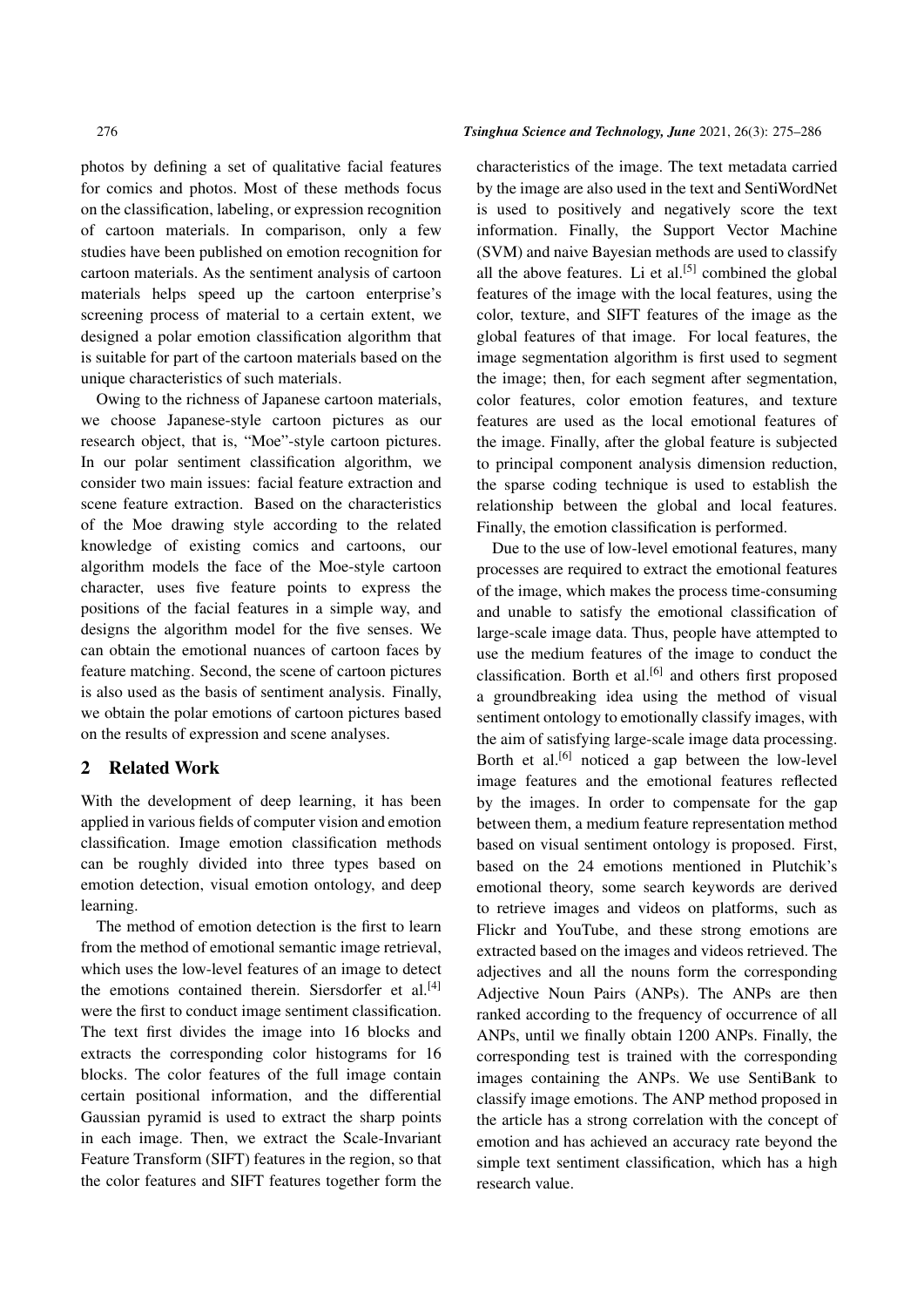In the process of image sentiment classification, different low-level image descriptions and medium feature attributes can have great influence on image sentiment classification; the main disadvantage of this approach is that numerous psychological and aesthetic aspects are needed in the process of training. Knowledge and manual intervention are needed to define medium characteristics and to the fine-tune the emotional classification results, respectively.

Meanwhile, for object recognition and image classification tasks, great achievements have been made despite the artificially established image description features, such as color histogram, Histogram of Oriented Gradient (HOG), SIFT, and other features. Nevertheless, the effects have been greatly improved with the development of deep learning and the application of image classification. Due to the excellent performance of deep learning, researchers have gradually began to use it to extract image features, but a large amount of data are needed to train the network because there are too many parameters within such a network. Xu et al.<sup>[7]</sup> used the ILSVRC-2012 dataset to train Convolutional Neural Networks (CNN) because the annotated sentiment classification data set is small and does not adequately train CNN. After training CNN, the model is used to extract the sentiment classification of the picture and then the Logistic Regression (LR) classifier is trained by using the annotated image sentiment data set; afterwards, the image sentiment classification can be performed. Compared with Borth's method<sup>[6]</sup>, our proposed method can better perform based on medium image features by about 13%. Meanwhile, due to the lack of image sentiment data, Xu et al.<sup>[7]</sup> first used the ImageNet dataset to train the network and then transferred the parameters to fine-tune the parameters with the sentiment dataset, which also achieved good results. Campos et al.[8] used the trained AlexNet parameters to initialize the network due to the small image sentiment annotation dataset. If the network is to be used, a layer of two neurons should be added to the AlexNet network. The parameters of this layer are generated by randomization, and during the training process, the learning rate of this layer is larger than those of other layers, which makes it convenient for adjusting the parameters in place as soon as possible.

Some studies about animation have also been published. For example, de Juan and Bodenheimer<sup>[9]</sup> proposed a method for creating novel animations from a library of existing two-dimensional (2D) cartoon data. With a small amount of cartoon data, they first employed the nonlinear dimensionality reduction method to discover a lower-dimensional structure of the data. Then, the user selected a start and end frame and the system traversed this lowerdimensional manifold to resequence the data into a new animation. The system can automatically detect when a new sequence has visual discontinuities and may require additional source materials. Wang and  $\text{Rai}^{[10]}$  reported that manifold learning is a popular animated machine learning technique that is closely related to animation research. Manifold learning is an unsupervised learning method that converts highdimensional into low-dimensional data<sup>[10]</sup>.

Some techniques for face recognition have been introduced in the literature. Bhatt et al. $[11]$  proposed an automated algorithm to extract discriminating information from local regions of both sketches and digital face images. They first used multiscale circular Weber local descriptor to present local facial regions. Then, they employed an evolutionary memetic optimization algorithm to assign an optimal weight to every local facial region to boost the identification performance. Given that forensic sketches or digital face images can be of poor quality, a preprocessing technique is adopted to enhance the quality of images and improve the identification performance. Comprehensive experimental results show that the proposed algorithm yields better identification performance compared with the existing face recognition and two commercial face recognition systems. Klare et al.<sup>[2]</sup> addressed the problem of identifying a subject from a caricature. In their paper, they proposed a set of qualitative facial features that encodes the appearance of both caricatures and photographs. They also utilized crowdsourcing to assist in the labeling of the qualitative features. Then, they combined LR, multiple kernel earning, and support vector to generate a similarity score between a caricature and a facial photograph based on the obtained features. After conducting experiments on a dataset of 196 pairs of caricatures and photographs, their results indicate that their proposed method helped leverage the ability of humans to recognize caricatures to improve automatic face recognition methods. Ruiz-Garcia et al.<sup>[12]</sup> explored two CNN architectures that offer automatic feature extraction and representation, followed by fully connected softmax layers to classify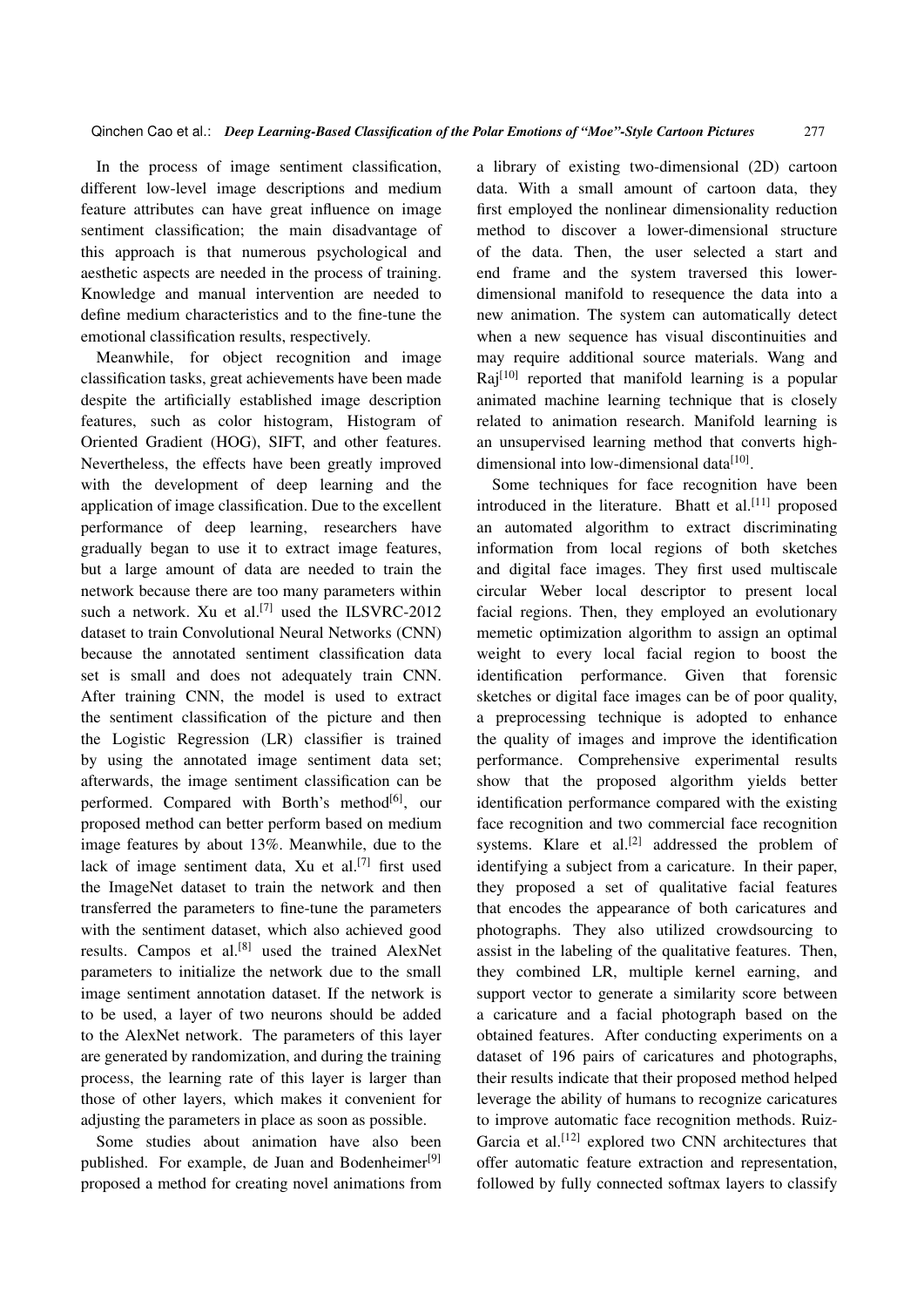images into seven emotions. The first proposed architecture produces state-of-the-art results with an accuracy rate of 96.93% and the second architecture with split input produces an average accuracy rate of 86.73%, respectively.

Meanwhile, Abaci and Akgul<sup>[13]</sup> addressed the problem of matching caricatures to photographs by defining a set of qualitative face features—both for caricatures and photographs—wherein features are automatically extracted from photos and manually labeled in caricatures. The experimental results show the good performance of their proposed approach $^{[13]}$ . Ouyang et al.<sup>[3]</sup> took a different approach and explored learning a mid-level representation within each domain that allowed faces in each modality to be compared in a domain-invariant way. In particular, they investigated sketch-photo face matching and went beyond the well-studied viewed sketches to tackle forensic sketches and caricatures where representations are often symbolic. They approached this by learning a facial attribute model independently in each domain that represents faces in terms of semantic properties. Thus, this representation is more invariant to heterogeneity and distortions and robust to misalignment. Next, they integrated synergistically the intermediate level attribute representation with the original low-level features using Canonical Correlation Analysis (CCA). Their framework shows impressive results on crossmodal matching tasks using forensic sketches and even more challenging caricature sketches<sup>[3]</sup>.

Crowley et al.<sup>[14]</sup> presented a framework called Local Feature-based Discriminant Analysis (LFDA) to identify forensic sketches. In LFDA, they individually represented both sketches and photos using SIFT feature descriptors and multiscale local binary patterns. Multiple discriminant projections are then used on the partitioned vectors of the feature-based representation for minimum distance matching. They applied this method to match a data set of 159 forensic sketches against a mug shot gallery containing 10 159 images. Compared with a leading commercial face recognition system, LFDA offered substantial improvements in

matching forensic sketches to the corresponding face images. Crowley et al. $^{[14]}$  also further improved the matching performance using race and gender information to reduce the target gallery size. Additional experiments demonstrated that the proposed framework can ensure state-of-the-art accuracy when matching viewed sketches.

## 3 Methodology

In our polar sentiment classification algorithm, taking into account the nature of the cartoon picture, we split the picture sentiment analysis process into two parallel parts. On the one hand, we extract the face part of the person and analyze its expression; on the other hand, we analyze the overall scene of the picture and then derive the results of the sentiment analysis based on the data obtained from the two processes. The overall framework of the proposed model is shown in Fig. 1.

# 3.1 Facial part

## 3.1.1 Cartoon character facial extraction

We use Multi-Task Cascaded Convolutional Networks (MTCNN) to locate the faces of the cartoon characters. MTCNN, a multi-task, cascade-based face detection framework proposed by Zhang et al.<sup>[15]</sup>, can perform face detection and face feature point detection simultaneously. The MTCNN first transforms the input image to different scales and constructs an image pyramid to adapt to the detection of faces of different sizes, and then the reconstructed image is processed by Proposal Network (P-Net), Refine Network (R-Net), and Output Network (O-Net) in order. P-Net has a basic structure consisting of a fully connected network. For the image pyramid completed in the first step, the preliminary feature extraction and calibration frame are performed by a Fully Convolutional Networks (FCN), after which the Bounding Box Regression adjustment window and the Non-Maximum Suppression (NMS) are used to filter most of the windows. R-Net has a basic structure consisting of a convolutional neural network. Compared with the first layer of P-Net, a fully connected layer is added, so the screening of



Fig. 1 Overall framework of the proposed model.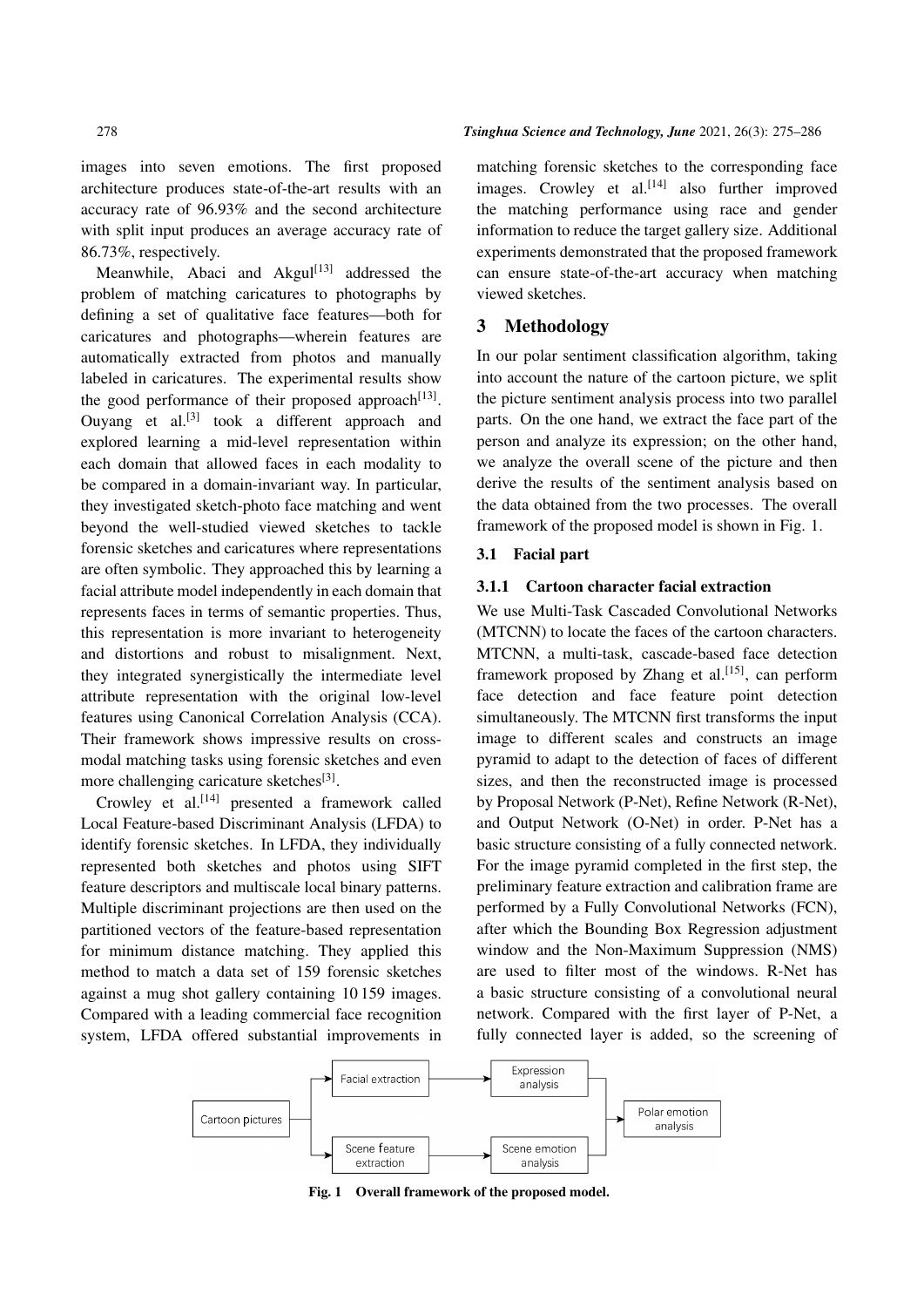input data becomes stricter. After the picture passes P-Net, many prediction windows are left. We send all the prediction windows to R-Net. This network then filters out a large number of candidate frames with poor effect, before finally bounding the selected candidate frames. Box Regression and NMS further optimize the forecast results. Meanwhile, O-Net has a basic structure consisting of a relatively complex convolutional neural network, which has a convolutional layer compared with R-Net. The difference between O-Net and R-Net is that this layer structure can recognize the area of the face through more supervision; the former can also return the facial features of the person and finally output the five facial features in the detection of the faces with different sizes. In a word, P-Net performs the preliminary feature extraction. Then, R-Net filters out a large number of candidate frames with a weak effect. O-Net recognizes the area of the face through more supervision and then return the facial features of the person, before finally producing the output consisting of five facial features.

Through a different loss function structure design, each network implements different functions on the application side. The loss function  $L$  that needs to be minimized in training comes from three aspects as detailed below.

**Face classification.** For each sample  $x_i$ , we calculate the cross entropy loss function given by

 $L_i^{\text{det}} = -(\gamma_i^{\text{det}} \log(p_i) + (1 - \gamma_i^{\text{det}})(1 - \log(p_i)))$  (1) where  $p_i$  is the probability that the network predicts that  $x_i$  is the face, and  $\gamma_i \in \{0, 1\}$  denotes the groundtruth label. This cross entropy loss function expresses the degree of "predicting the probability of the face" and "the fact that the face is not the face". The closer it is, the smaller the entropy is, and the smaller the loss generated. Then the target is expressed as  $min(L_i)$ .

**Bounding box regression.** For each sample  $x_i$ , calculate the Euclidean distance:

$$
L_i^{\text{box}} = \|\hat{\gamma}_i^{\text{box}} - \gamma_i^{\text{box}}\|_2^2 \tag{2}
$$

where  $\gamma^{box}$  is a four-tuple consisting of upper left corner x, upper left corner y, height, andd width.  $\hat{\gamma}^{box}$ is predicted and the second  $\gamma^{box}$  is real. The closer the predicted bounding box is to the real one, the smaller the Euclidean distance. The target is expressed as  $min(L_i)$ .

**Facial landmark localization.** For each sample  $x_i$ , calculate the Euclidean distance:

$$
L_i^{\text{landmark}} = \|\hat{\gamma}_i^{\text{landmark}} - \gamma_i^{\text{landmark}}\|_2^2 \tag{3}
$$

where  $\gamma^{\text{landmark}}$  is a tuple containing 10 elements: x, y of the left eye;  $x$ ,  $y$  of the right eye;  $x$ ,  $y$  of the nose;  $x, y$  of the left point of the mouth; and  $x, y$  of the right point of the mouth.  $\hat{\gamma}_i^{\text{landmark}}$  is predicted and  $\gamma_i^{\text{landmark}}$  is real. The closer the predicted landmarks are to the real one, the smaller the Euclidean distance. The target is expressed as  $min(L_i)$ .

Since the above three loss functions are not calculated for each input during training, Eq. (4) is defined.

$$
\min \sum_{i=1}^{N} \sum_{j \in (\text{det}, \text{box}, \text{landmark})}^{n} \alpha_j \beta_i^j L_i^j \tag{4}
$$

where N is the number of training samples and  $\alpha_i$ indicates the importance of the task. In the article, we use  $\alpha_{\text{det}} = 1, \alpha_{\text{box}} = 0.5$ , and  $\alpha_{\text{landmark}} = 0.5$  in P-Net and R-Net, and  $\alpha_{\text{det}} = 1$ ,  $\alpha_{\text{box}} = 0.5$ , and  $\alpha_{\text{landmark}} = 1$ in O-Net. Facial landmark positioning is more accurate; here  $\beta_i \in \{0, 1\}$  is a sample type indicator.

In our experiments, the drawings of the Moestyle characters are generally based on the standard proportions of the human body. As shown in Fig. 2, the face of the Moe-style cartoon character is constructed according to the proportion of "three courts and five eyes", which is the general standard ratio of the face length and face width of a person. If it matches this ratio, even if the facial features are not perfect, the image looks very comfortable and beautiful. Otherwise, it may not be able to fully represent the ideal face. As the facial features of the character are fixed, it is easy for us to obtain the approximate position of the facial features in the case where the face position has been determined.

#### 3.1.2 Face parsing

The facial expressions of the Moe-style cartoon pictures are constructed through six parts from top to bottom:



Fig. 2 Three courts and five eyes.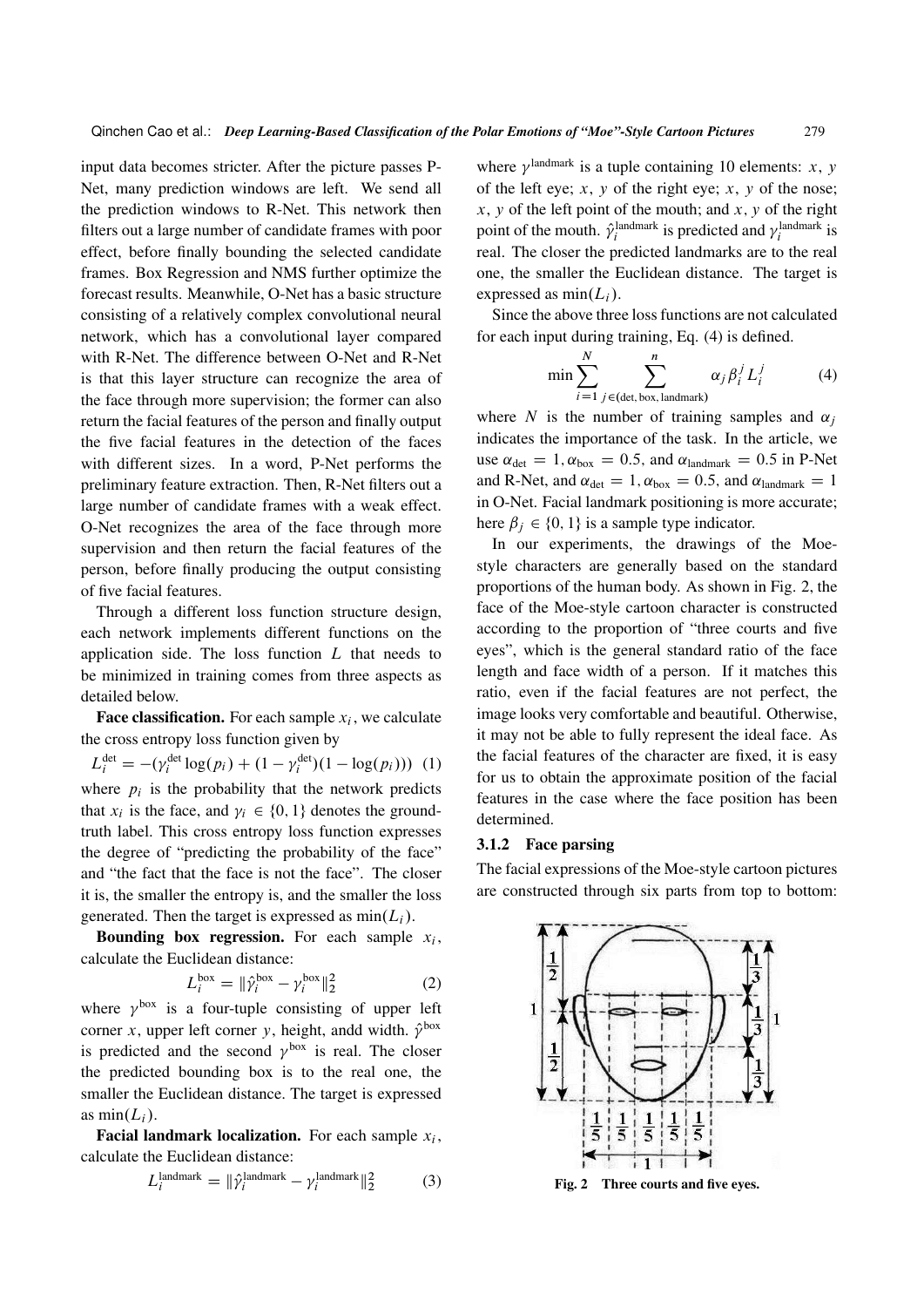eyebrows, upper eyelids, pupils, lower eyelids, cheeks, and mouth. Each part has a different response to the mood change. For example, the pupils enlarge when a person is happy and shrink when a person is scared. These are more obviously shown in the cartoons after being enlarged.

In general, the primary emotions represented by the expressions are of six kinds: fear, anger, disgust, happiness, sadness, and surprise. The more complex emotions are basically a combination of these emotions, and these complex feelings are expressed through "expression addition". Of course, the "addition" mentioned here is not a general addition, and there is no positive or negative offset. For example, in the case of sad+happy, when sorrow is greater than joy, it may be sad to laugh at yourself; when happiness is greater than sadness, it can be understood as crying for joy. By analyzing the emotions and the intensity of the eyebrows, upper eyelids, pupils, lower eyelids, cheeks, and mouths, we can easily analyze the feelings expressed on the face.

This paper aims to extract the common features of facial expressions and score the emotional tendencies of each part. The scoring is a vector, that is, there may be multiple emotional scores in one facial expression. As shown in Fig. 3, we can see the slanted eyebrows in both the expressions of anger and joy. The scores here are derived from statistics. The feature is divided into three levels: strong, medium and weak, according to the frequency of appearance of the same feature in the different expressions of the dataset and then the corresponding score is given. For each class of mood, the weight of each facial part is determined by its correlation with the mood. For example, in the "happy" pictures, if the max ratio of all kinds of mouths is 40%, the initial weight before the normalization of the mouth in the "happy" class is 0.4. Then, each class is normalized, and the overall weight of a facial part is the average weight of this part in all the classes



Fig. 3 Slanted eyebrows in different expressions.

#### 280 *Tsinghua Science and Technology, June* 2021, 26(3): 275–286

of mood. As we only discuss the polar emotions of cartoon pictures here, we reduce the emotional set to positive, neutral, and negative emotions. We map the happiness and surprise to positive emotions and other emotions to negative emotions. We also optimize the analysis process, the eyebrows are split and the eyelids are merged into the eyes. The weights of the final parts and the scores of the individual features are shown in Table 1. Given that the data in Table 1 are obtained through statistical data in the experimental data set, this model has certain limitations.

In summary, the emotion expressed by the expression  $(E_1, E_2)$  is the sum of the product of the weight and the score  $(e_1, e_2)$  of each part:

$$
E_i = \sum \varepsilon_{\text{part}} e_i, i \in \{1, 2\} \tag{5}
$$

where  $\varepsilon_{part}$  is the weight of the facial part,  $e_1$  is the positive score, and  $e_2$  is the negative score. As the value of the quantized value of each part is customized, the values of the final results  $E_1$  and  $E_2$  are weak. Here the difference  $\Delta E$  of  $E_1$  and  $E_2$  is selected as the reference of the judgement of emotion.

$$
\Delta E = E_1 - E_2 \tag{6}
$$

According to the experimental result,  $\Delta E$  is a neutral emotion between  $-0.3$  and 0.3, a positive emotion greater than 0.3, and a negative emotion less than  $-0.3$ .

Table 1 Emotion weight and feature score.

| Facial part   | Feature<br>Score         |            | Weight |  |
|---------------|--------------------------|------------|--------|--|
|               | $\overline{\phantom{0}}$ | (0.5, 0.2) |        |  |
| Left eyebrow  | $\frown$                 | (0.8, 0.2) |        |  |
|               | $\overline{\phantom{a}}$ | (0.2, 0.5) | 0.1    |  |
|               | $\mathcal{L}$            | (0.2, 0.8) |        |  |
|               | $\overline{\phantom{0}}$ | (0.5, 0.2) |        |  |
|               |                          | (0.8, 0.2) | 0.1    |  |
| Right eyebrow |                          | (0.2, 0.8) |        |  |
|               | $\sum$                   | (0.2, 0.5) |        |  |
|               | $\odot$                  | (0.2, 0.8) |        |  |
|               |                          | (0.5, 0.5) |        |  |
| Eyes          | $\ddot{\bullet}$         | (0.8, 0)   | 0.3    |  |
|               |                          | (0.5, 0.2) |        |  |
|               | $\overline{\phantom{0}}$ | (0.2, 0.8) |        |  |
|               |                          | (0.2, 0.5) |        |  |
| Face          | $\mu$ n                  | (0.5, 0.2) | 0.1    |  |
|               | $\overline{\phantom{a}}$ | (0.2, 0.5) |        |  |
|               | $\hat{\phantom{a}}$      | (0.2, 0.8) |        |  |
|               | $\checkmark$             | (0.8, 0.2) |        |  |
| Mouth         | $\curvearrowright$       | (0, 0.8)   | 0.4    |  |
|               |                          | (0.8, 0)   |        |  |
|               |                          | (0.2, 0.5) |        |  |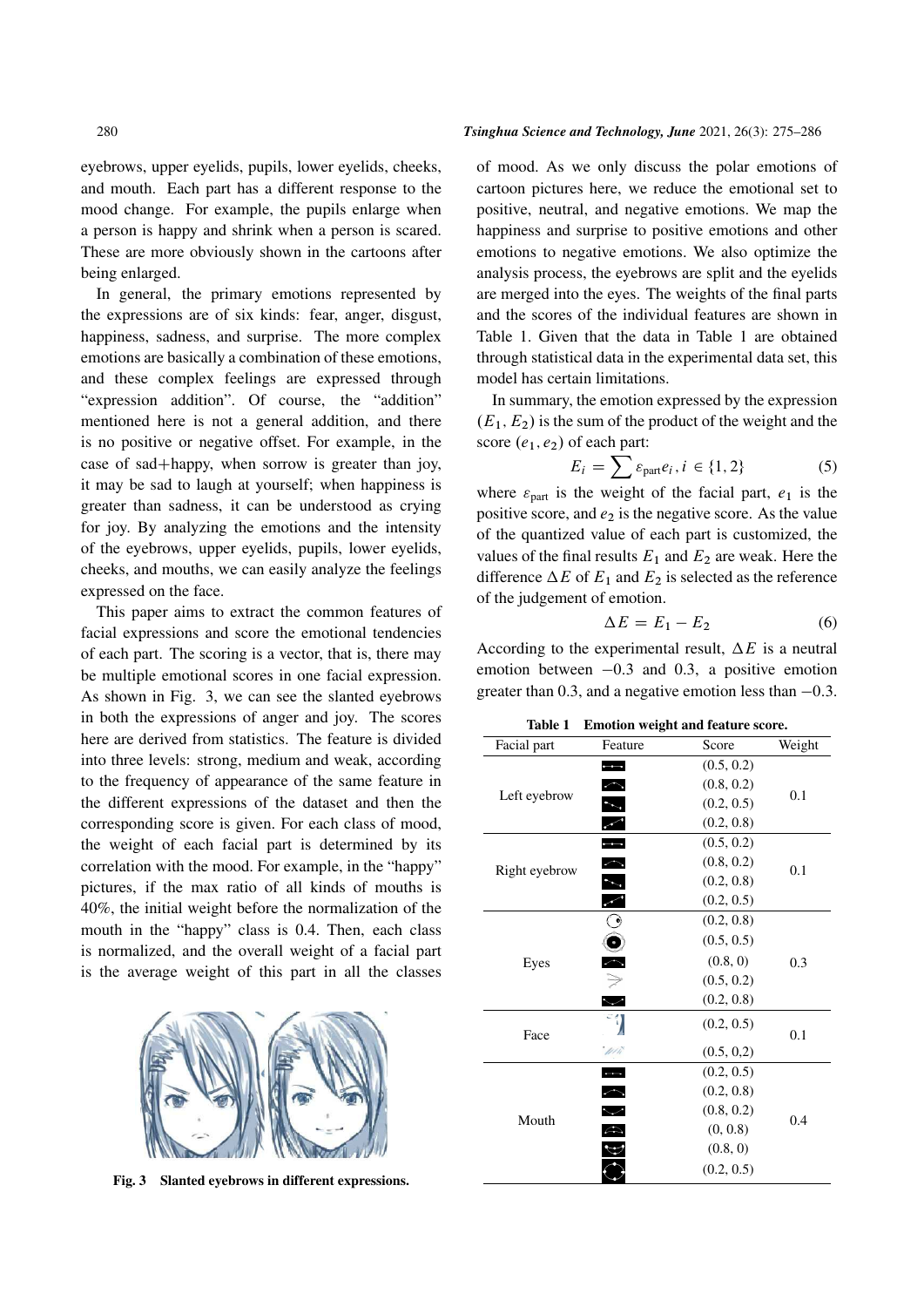### 3.1.3 Expression feature extraction

After obtaining a cartoon face, we can easily obtain the approximate position of each part to be detected, thereby detecting each bit. Here we adopt the Oriented fast and Rotated Binary robust independent elementary features (ORB) algorithm for feature matching. This algorithm was proposed by Rublee et al.<sup>[16]</sup> to propose a fast feature point extraction and description algorithm.

The ORB algorithm is divided into two parts, namely, feature point extraction and feature point description. The feature extraction is developed by using the features From Accelerated Segment Test (FAST) algorithm, and the feature point description is improved according to the Binary Robust Independent Elementary Features (BRIEF) feature description algorithm. The ORB feature combines the detection method of FAST feature points with the BRIEF descriptors and then improves and optimizes them based on their originals.

The feature extraction of the ORB algorithm is improved by the FAST algorithm, which then becomes FASTKeypoint Orientation or oFAST. That is to say, after the feature point is extracted using FAST, a feature point direction is defined so that the rotation of the feature point is not deformed. The FAST algorithm is recognized as the fastest feature point extraction method. The feature points extracted by the FAST algorithm are very close to the corner type. The FAST algorithm is as follows:

 Rough extraction extracts a large number of feature points. Specific method: Select a point  $P$  from the image as shown in Fig. 4. The method for judging whether the point is a feature point is to draw a circle with a radius of 3 pixels with  $P$  as the center. If the gradation value of the consecutive  $n$  pixel points on the circumference is larger or smaller than the gradation value of the  $P$  point, then  $P$  is considered as a feature point.

• Train a decision tree using the ID3 algorithm, and input the  $n$  pixels on the circumference of the feature



Fig. 4 FAST feature point judgment diagram.

point into the decision tree to filter out the optimal FAST feature points.

• Non-maximum suppression removes locally dense feature points. Here, the calculation method is the absolute value sum of the feature point  $P$  and the deviation of the 16 feature points around it. In comparing the adjacent feature points, the feature points with larger response values are retained and the remaining feature points are deleted.

• Establish pyramids to achieve multiscale invariance of feature points.

 To ensure the rotation invariance of the feature points. The ORB algorithm proposes the use of the moment method to determine the direction of the FAST feature points. This means that the feature point is calculated by the moment with  $r$  as the centroid within the radius, and the feature point coordinate to the centroid forms a vector as the direction of the feature point:

$$
m_{pq} = \sum_{X,Y \in r} X^p Y^q | (X,Y) \tag{7}
$$

where  $I(X, Y)$  is the image grayscale expression. The centroid of the moment is given by

$$
C = \left(\frac{m_{10}}{m_{00}}, \frac{m_{01}}{m_{00}}\right) \tag{8}
$$

Assuming that the corner coordinate is  $O$ , the angle of the vector is the direction of the feature point, which is calculated as follows:

$$
\theta = \arctan\left(\frac{m_{01}}{m_{00}}\middle/ \frac{m_{10}}{m_{00}}\right) = \arctan(m_{01}/m_{10}) \quad (9)
$$

The ORB uses the BRIEF algorithm to calculate the descriptor of a feature point. The core idea of the BRIEF algorithm is to select  $N$  pairs of points around a key point  $P$  in a certain pattern and then combine the comparison results of the N point pairs as descriptors.

In the proposed method, based on the above theory, relatively few points are used to extract the facial features. Moreover, the emotional tendencies of each position in the facial features are scored separately by setting different weights (Table 1). The polar emotion scores expressed by facial features are summarized, and then the emotional classification based on facial features is obtained. For example, we extract the left eyebrow from the picture, compare it with the feature model in Table 1, and select the model with the highest similarity. The score of this model is taken as the score of the left eyebrow we extracted, and the other parts are the same. After obtaining the scores of all the parts, we then obtain the sum of the scores of all parts by the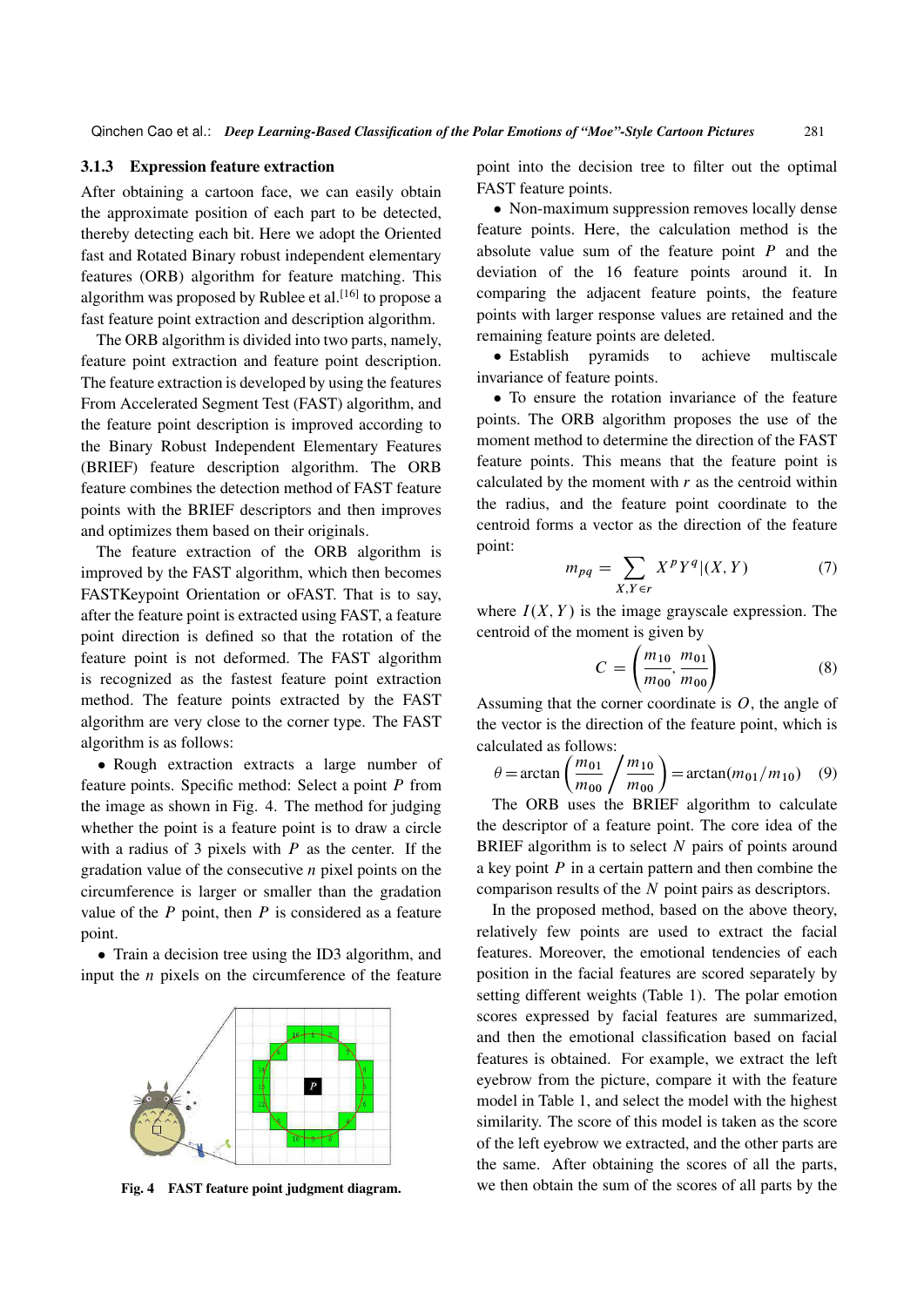weights of different parts until we finally determine the overall expression score.

#### 3.2 Scene feature extraction

The scene of a cartoon picture is an important basis for analyzing the emotions of cartoon pictures. In our proposed method, we extract the background color of the cartoon picture, convert it into Hue (*H*), Saturation (*S*), and Value (*V*) (HSV) vector, and obtain the polar emotion of the cartoon picture scene using the Adaboost algorithm. The idea of the Adaboost algorithm is to combine the output of multiple Backpropagation (BP) weak classifiers to produce more efficient classification results. The algorithm steps are detailed below.

• Training sample selection and BP network initialization. The  $\delta$  training data are randomly selected from the sample space, and the distribution weight  $D_t(i) = 1/\delta$  of the test data is initialized. Then, the neural network structure is determined according to the sample input and output dimension, and the weight and threshold of the BP neural network are initialized.

 Weak classifier prediction. When training each weak classifier, the predicted output of each BP neural network is obtained, and the prediction error of the prediction sequence  $g(t)$  is obtained. The calculation formula is given by

$$
\sigma_t = \sum_i D_i(i), \ i = 1, 2, \dots, \delta(g(t) \neq \eta) \qquad (10)
$$

where  $g(t)$  is the predicted value and  $\eta$  is the expected value.

 Calculate the predicted sequence weights. According to the prediction error  $a_t$  of the prediction sequence  $g(t)$ , the weight  $a_t$  of the sequence is calculated. The calculation formula is given by

$$
a_t = \frac{1}{2} \ln \left( \frac{1 - \sigma_t}{\sigma_t} \right) \tag{11}
$$

 Test data weight adjustment. According to the predicted sequence weight  $a_t$ , the weight of the next training sample is obtained. The adjustment formula is given by

$$
D_{t+1}(i) = \frac{D_t(i)}{B_t} \times \exp[-a_t y_i g(t)], \ i = 1, 2, ..., m
$$
\n(12)

where  $B_t$  is a normalization factor, the purpose of which is to make the distribution weights equal to 1 when the weight ratio is constant.

 Construct a strong classification function. After training  $T$  round, the  $T$  group weak classification function  $f(g(t), a_t)$  is obtained, which is combined to

## 282 *Tsinghua Science and Technology, June* 2021, 26(3): 275–286

obtain the strong classification function  $h(x)$ .

$$
h(x) = \text{sign}\left[\sum_{i=1}^{T} a_i \cdot f(g(t), a_t)\right]
$$
 (13)

Given that the HSV color space can better reflect the human perception of color, we choose HSV as the workspace. The human visual system is more sensitive to  $H$  than  $S$  and  $V$ , so the HSV space is quantified as follows<sup>[17]</sup>: *H* was divided into 10 segments with different lengths, and  $S$  and  $V$  are divided into three areas: black, gray, and color, where the gray and colored areas required further quantified. The specific division is shown below.

$$
H = \begin{cases} 0, & h \in (330, 22]; \\ 1, & h \in (22, 45]; \\ 2, & h \in (45, 70]; \\ 3, & h \in (70, 105]; \\ 4, & h \in (105, 146]; \\ 5, & h \in (146, 167]; \\ 6, & h \in (167, 186]; \\ 7, & h \in (186, 218]; \\ 8, & h \in (218, 278]; \\ 9, & h \in (278, 330], \\ 1, & s \in (0.65, 1.0], \\ 1, & s \in (0.65, 1.0], \\ 1, & v \in (0.2, 0.7]; \\ 2, & v \in (0.7, 1.0] \end{cases}
$$

According to the above quantization level, each color component is synthesized into a one-dimensional (1D) feature vector:  $l = 6H + 3S + V$ . This comprises the HSV color space, which is quantified into 10 kinds of chromaticity, two kinds of saturation, and three kinds of hues, forming a 60-dimensional color eigenvector. Finally, we use the trained Adaboost classifier to classify the picture scene.

#### 3.3 Decision making

Face data. As there may be multiple characters in the picture, we obtain a matrix of  $n \times 2$  in the analysis process of the facial part, where  $n$  is the number of expressions in the picture. Each row in the matrix is composed of the proportion of the facial expression  $E$  and the proportion of the face in the cartoon picture  $\epsilon$ . Referring to Sentribute in the decisionmaking method mentioned<sup>[18]</sup>, we redivide the positive, neutral, and negative emotions into 1,0, and  $-1$ ,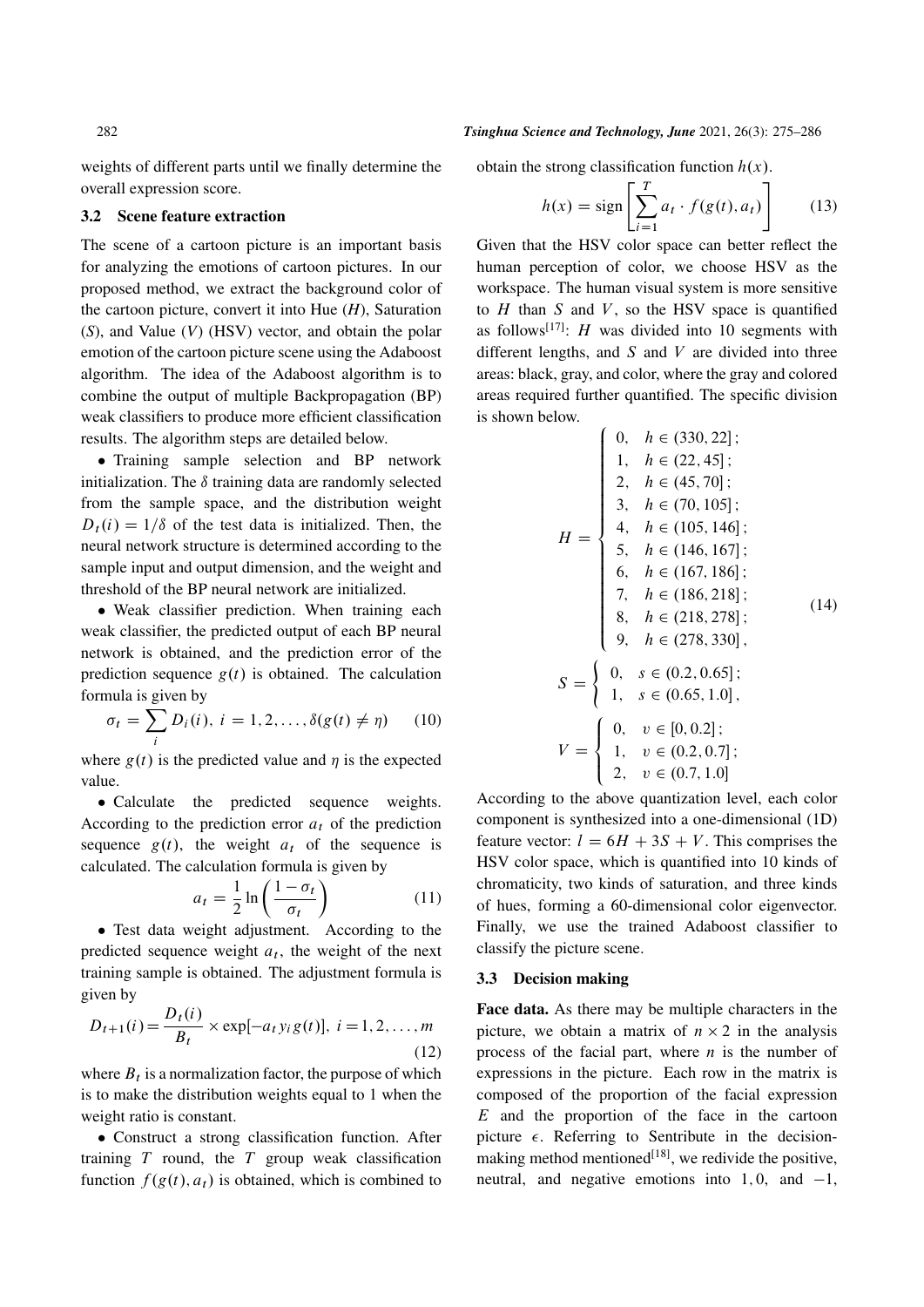respectively, to eliminate the possible impact of the previous step. Through the experiments, we found that according to the approximate proportion of expressions, the weights are assigned, so that the main character expression can have a greater impact on the emotions of the pictures, and thus produce better results in the subsequent classification. After processing, we obtain the total facial expression  $E_{total}$ :

$$
E_{\text{total}} = \sum \frac{\epsilon_i}{\sum \epsilon_j} E_i \tag{15}
$$

 $E_{total}$  is an important reference for classification. The positive and negative respectively represent the negative or positive effect of the expression on the emotional tendency of the picture. In addition,  $\epsilon$  is always used as the reference for the weight of the emotion on the picture.

Data integration. As shown in Fig. 5, before integrating the two pieces of data, we refer to the total detection of facial data and scene data to gain sufficient influence on the emotion of the picture. When its influence on the picture is too small, we ignore it. In this way, we can reduce unnecessary processing time to a certain extent.

Polar emotion classification. After the processes above, we can now obtain a score of picture emotion. We determine the polar emotion classification according to the score, wherein a high-scoring picture is positive and the low-scoring picture is negative.

## 4 Experimental

In this section, we conduct experiments to validate the proposed method. Due to the limitation of the research in polar emotion classification based on cartoon pictures, there is no unified public data set for our experiments. Based on this problem, we extract and integrate a Moe-style cartoon picture polar emotion classification set from the Danboon2018 (https://www.gwern.net/Danbooru2018) dataset and other open source cartoon picture material libraries. Our dataset contains a total of 6022 pictures.

After determining the dataset set we need, we used tools to preprocess the dataset to obtain the data annotation. In this process, we first used Face++ (https://www.faceplusplus.com.cn) to mark cartoon pictures. Due to the inherent defects of Face++ tools, we used the Labeling tool to continue the data preprocessing of the dataset. The emotion scores and weights used in facial parsing of the proposed are shown in Table 1.

We use precision, recall, and F1-score as the metric to evaluate the performance of the proposed algorithm, and these are defined below.

$$
Precision = \frac{TP}{TP + FP}
$$
 (16)

$$
Recall = \frac{TP}{TP + FN}
$$
 (17)

$$
F1-score = \frac{2 \times TP}{2 \times TP + FP + FN}
$$
 (18)

where TP (True Positive) is a positive cartoon picture that is correctly divided into positive emotions, and FP (False Positive) represents a negative cartoon picture that is mistakenly defined as positive emotions, and FN (False Negative) represents a positive cartoon picture that is mistakenly defined as negative emotions.

For comparison, experiments on three baseline method algorithms, Sentribute, CNN, and Pulse Coupled Neural Network  $(PCNN)^{[18, 19]}$ , respectively, are carried out. All the baseline methods and our methods are run on the dataset above and the result is the average of five times. Specifically, we randomly select four kinds of cartoon pictures to validate our model, and some of them are listed in Fig. 6. From Fig. 6a we can see that the environments are all filled with relatively brighter colors, and the facial



Fig. 5 Data integration flow chart.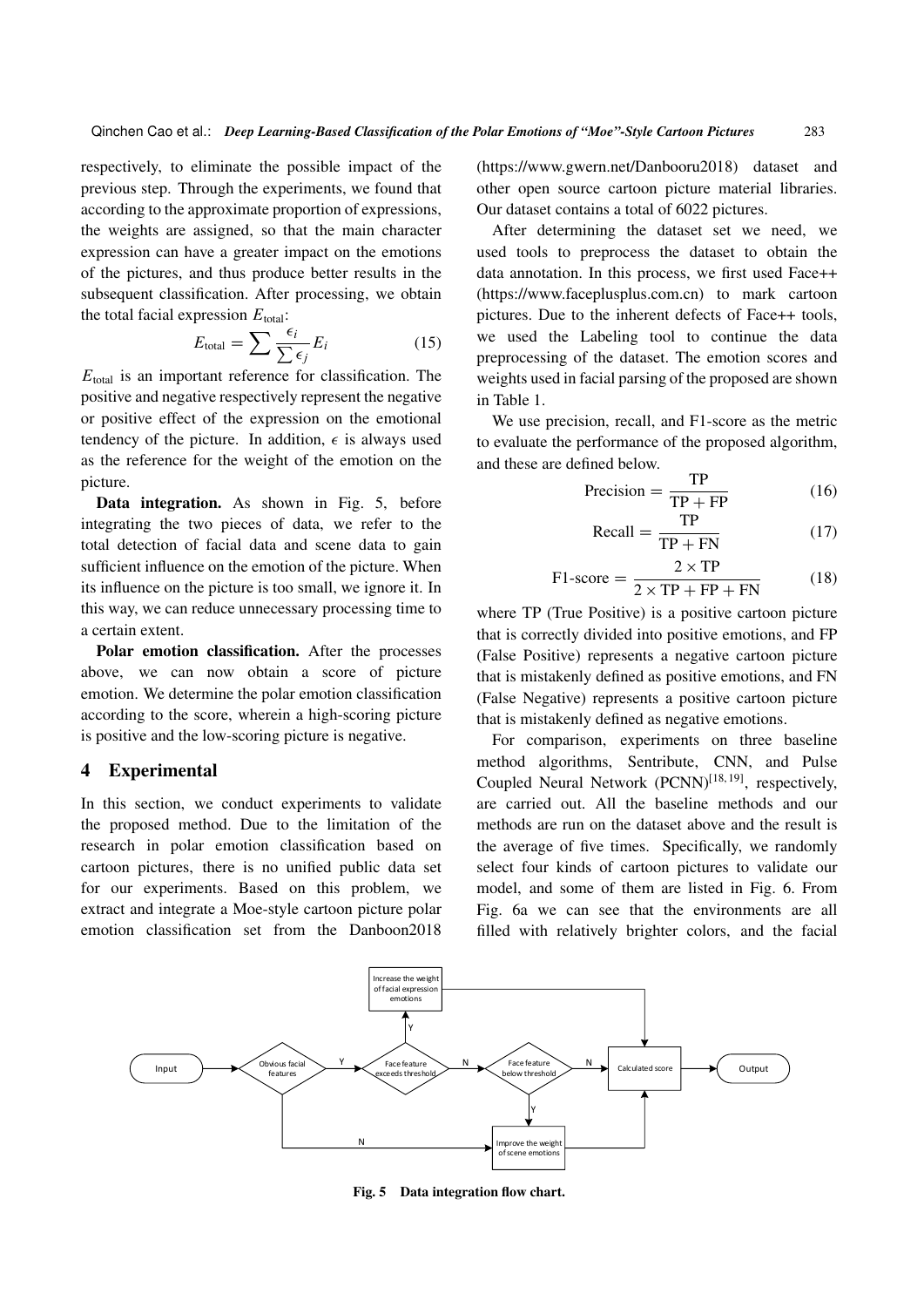

Fig. 6 Experimental results: (a) and (b) are positive pictures, (c) and (d) are negative pictures.

expressions are relatively pleasant and warm, which are in harmony with the environment. In the case of positive people with a positive environment, our model judges them as positive pictures. From Fig. 6b, we can see that the environments are also filled with relatively brighter colors; although the facial expressions are relatively distressed, the overall image is positive and there are different facial emotion features within that environment. Negative people with a positive environment. However, because the proportion of the scene is higher, the negative score of the expression is not high, so our model gives a positive judgment during the analysis. From Fig. 6c, we can see that the environments are also filled with relatively darker colors, whereas the facial expressions are relatively distressed. In the case of positive people with a negative environment, similar to the above, we make negative judgments based on the scene when the expression is intense and the degree of influence is not high. From Fig. 6d, we can see that the environments are also filled with relatively darker colors, whereas the facial expressions are relatively pleasant. In the case of negative people with a negative environment, our model judges them as negative pictures.

The simulation results are shown in Tables 2 and 3. From the results, we can see that the proposed algorithm shows better performance in determining the emotion features of cartoon pictures compared with others.

The average accuracy in determining the emotion feature of cartoon pictures demonstrates that CNN has the lowest accuracy, Sentribute performs well in some

Table 2 Average accuracy comparison.

| Algorithm                     | Precision | Recall | F <sub>1</sub> -score |  |
|-------------------------------|-----------|--------|-----------------------|--|
| Ours                          | 0.828     | 0.814  | 0.819                 |  |
| $S$ entribute <sup>[18]</sup> | 0.801     | 0.792  | 0.796                 |  |
| CNN <sup>[19]</sup>           | 0.796     | 0.806  | 0.801                 |  |
| $PCNN^{[19]}$                 | 0.813     | 0.812  | 0.818                 |  |
|                               |           |        |                       |  |

of the image, and PCNN has better performance in our dataset. However, the proposed algorithm obtains a high classification accuracy.

In order to well analyze the performance of the proposed method, we add the comparable experiments with Sentribute. The results show that performance is less than that of Sentribute in determining the emotion feature of environment, although the proposed method performed well in facial emotion recognition. Meanwhile, benefiting from the combination of facial and environment emotion features, the final accuracy is higher than that of Sentribute in the cartoon picture dataset.

In summary, from the evaluation of our algorithm, we can see that benefiting from the combination of facial and environment emotion features, the proposed method shows a competitive performance when compared with other algorithms.

Our method is worse than Sentribute when it comes to scene analysis, but the former is much better when we analyze facial expressions, as shown in how we model the face of the cartoon characters. Combining the results of scene and the face, our method obtained better results and showed 2% improvement in the overall

| <b>Algorithm</b>           | Emotion figure |        | Facial emotion |        | Environment emotion |        |  |  |  |  |
|----------------------------|----------------|--------|----------------|--------|---------------------|--------|--|--|--|--|
|                            | Precision      | Recall | Precision      | Recall | Precision           | Recall |  |  |  |  |
| Ours                       | 0.828          | 0.814  | 0.898          | 0.88   | 0.636               | 0.627  |  |  |  |  |
| Sentribute <sup>[18]</sup> | 0.801          | 0.792  | 0.718          | 0.677  | 0.828               | 0.803  |  |  |  |  |

Table 3 Accuracy comparison of the proposed with Sentribute.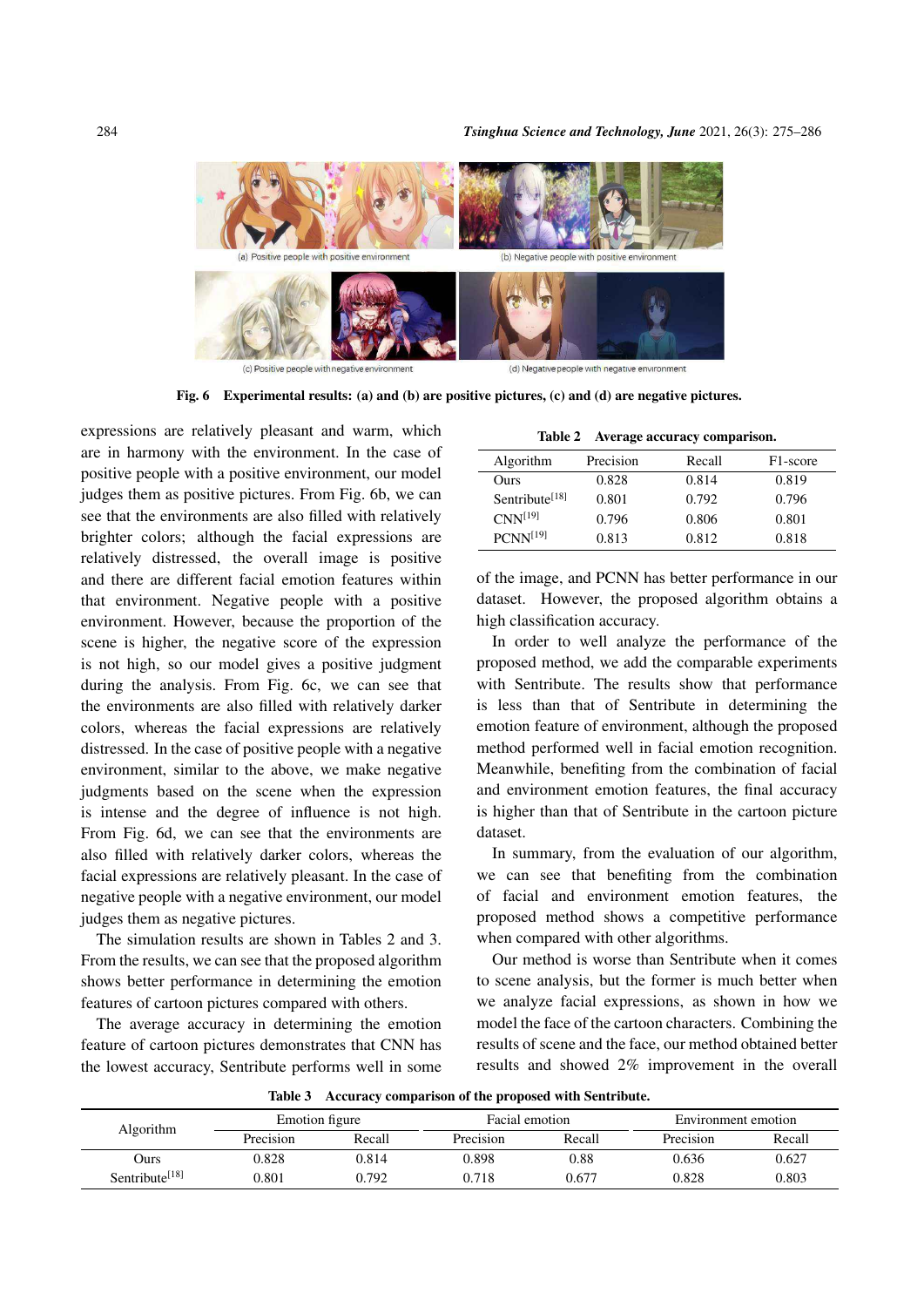effect.

# 5 Conclusion

The sentiment analysis for cartoon material helps speed up the cartoon enterprise's screening process for suitable cartoon animation materials. However, there are relatively few studies on emotion recognition for cartoon materials. Therefore, in this paper, we design a polar emotion classification algorithm based on image sentiment, which is suitable for cartoons considering its unique characteristics. In our polar sentiment classification algorithm, we consider two main issues: facial feature extraction and scene feature extraction. Based on the characteristics of the Moe drawing style according to the related knowledge of existing comics and cartoons, our algorithm can model the face of the Moe-style cartoon character, use five feature points to express the position of the facial features in a simple way, and design the algorithm model for the five senses. We can obtain the emotional tendency of cartoon faces by features matching. Secondly, the scene of cartoon pictures is also used as the basis of sentiment analysis. Finally, we can determine the polar emotion of cartoon pictures based on the results of expression analysis and scene analysis. We designed a cartoon picture dataset and compared it with Sentribute, CNN, and PCNN. The experimental results show that our method has certain competitiveness in the classification of polar emotions in cartoon pictures. In our future work, we plan to extend polar sentiment classification to multiple emotions classification and optimize the existing methods to increase efficiency.

#### Acknowledgment

This work was supported by the National Key Research and Development Plan of China (No. 2017YFD0400101). We would like to gratefully acknowledge Mr. Jianbo Yuan as well as Ms. Gwern Branwen for making the model and datasets available.

#### References

- [1] J. Huo, W. B. Li, Y. H. Shi, Y. Gao, and H. J. Yin, WebCaricature: A benchmark for caricature recognition, arXiv preprint: 1703.03230, 2017.
- [2] B. F. Klare, S. S. Bucak, A. K. Jain, and T. Akgul, Towards automated caricature recognition, in *2012 5*th *IAPR Int. Conf. on Biometrics*, New Delhi, India, 2012, pp. 139–146.
- [3] S. X. Ouyang, T. Hospedales, Y. Z. Song, and X. M. Li, Cross-modal face matching: Beyond viewed sketches, in *Computer Vision*, D. Cremers, I. Reid, H. Saito, and M. H. Yang, eds. Springer, 2015, pp. 210–225.
- [4] S. Siersdorfer, E. Minack, F. Deng, and J. Hare, Analyzing and predicting sentiment of images on the social web, in

*Proc. 18*th *ACM Int. Conf. on Multimedia*, Firenze, Italy, 2010, pp. 715–718.

- [5] B. Li, S. H. Feng, W. H. Xiong, and W. M. Hu, Scaring or pleasing: Exploit emotional impact of an image, in *Proc. 20*th *ACM Int. Conf. on Multimedia*, Nara, Japan, 2012, pp. 1365–1366.
- [6] D. Borth, R. R. Ji, T. Chen, T. Breuel, and S. F. Chang, Large-scale visual sentiment ontology and detectors using adjective noun pairs, in *Proc. 21*st *ACM Int. Conf. on Multimedia*, Barcelona, Spain, 2013, pp. 223–232.
- [7] C. Xu, S. Cetintas, K. C. Lee, and L. J. Li, Visual sentiment prediction with deep convolutional neural networks, arXiv preprint: 1411.5731, 2014.
- [8] V. Campos, B. Jou, and X. Giró-i-Nieto, From pixels to sentiment: Fine-tuning CNNs for visual sentiment prediction, *Image and Vision Computing*, vol. 65, pp. 15– 22.
- [9] C. de Juan and B. Bodenheimer, Cartoon textures, in *Proc. 2004 ACM SIGGRAPH/Eurographics Symp. on Computer Animation*, Grenoble, France, 2004, pp. 267–276.
- [10] H. H. Wang and B. Raj, On the origin of deep learning, arXiv preprint: 1702.07800, 2017.
- [11] H. S. Bhatt, S. Bharadwaj, R. Singh, and M. Vatsa, Memetically optimized MCWLD for matching sketches with digital face images, *IEEE Trans. Inform. Forensics Secur.*, vol. 7, no. 5, pp. 1522–1535, 2012.
- [12] A. Ruiz-Garcia, M. Elshaw, A. Altahhan, and V. Palade, Deep learning for emotion recognition in faces, in *Int. Conf. on Artificial Neural Networks 2016*, A. Villa, P. Masulli, and R. A. Pons, eds. Springer, 2016, pp. 38–46.
- [13] B. Abaci and T. Akgul, Matching caricatures to photographs, *Signal Image Video Process.*, vol. 9, no. S1, pp. 295–303, 2015.
- [14] E. J. Crowley, O. M. Parkhi, and A. Zisserman, Face painting: Querying art with photos, in *British Machine Vision Conf.*, Swansea, UK, 2015, pp. 1–13.
- [15] K. P. Zhang, Z. P. Zhang, Z. F. Li, and Y. Qiao, Joint face detection and alignment using multitask cascaded convolutional networks, *IEEE Signal Process. Lett.*, vol. 23, no. 10, pp. 1499–1503, 2016.
- [16] E. Rublee, V. Rabaud, K. Konolige, and G. Bradski, ORB: An efficient alternative to SIFT or SURF, in *2011 Int. Conf. on Computer Vision*, Barcelona, Spain, 2012, pp. 2564– 2571.
- [17] J. F. Cao, J. J. Chen, and H. F. Li, Sentiment classification of image based on Adaboost-BP neural network, (in Chinese), *J. Shanxi Univ. (Nat. Sci. Ed.)*, vol. 36, no. 3, pp. 331–337, 2013.
- [18] J. B. Yuan, S. Mcdonough, Q. Z. You, and J. B. Luo, Sentribute: Image sentiment analysis from a mid-level perspective, in *Proc. 2*nd *Int. Workshop on Issues of Sentiment Discovery and Opinion Mining*, Chicago, IL, USA, 2013.
- [19] Q. Z. You, J. B. Luo, H. L. Jin, and J. C. Yang, Robust image sentiment analysis using progressively trained and domain transferred deep networks, in *Proc. 29*th *AAAI Conf. on Artificial Intelligence*, Austin, TX, USA, 2015, pp. 381–388.